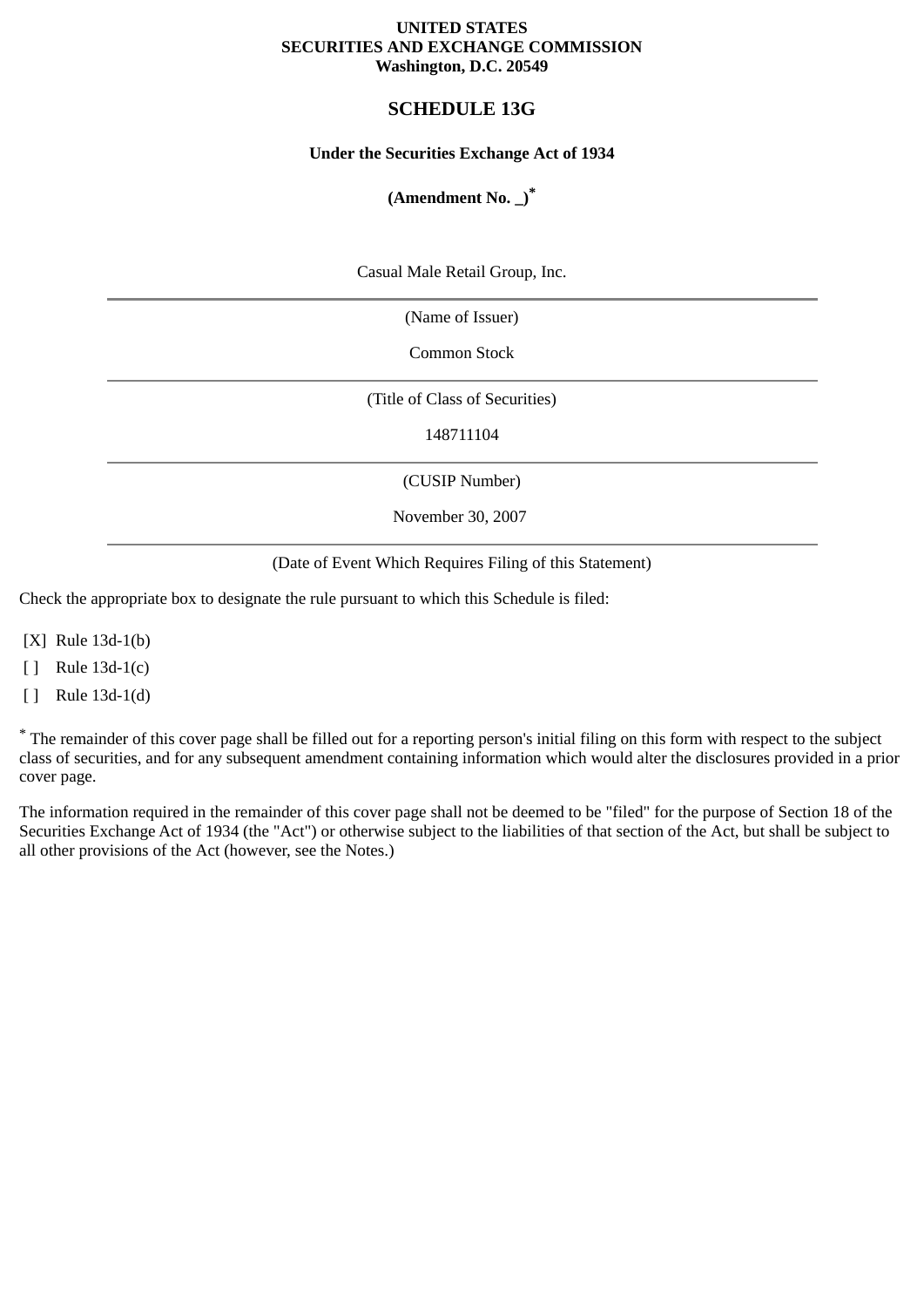| 1.                                                                                                           | <b>NAMES OF REPORTING PERSONS</b><br>I.R.S. IDENTIFICATION NO. OF ABOVE PERSONS (ENTITIES ONLY) |                               |                |  |  |
|--------------------------------------------------------------------------------------------------------------|-------------------------------------------------------------------------------------------------|-------------------------------|----------------|--|--|
|                                                                                                              | Wellington Management Company, LLP<br>04-2683227                                                |                               |                |  |  |
| 2.                                                                                                           | CHECK THE APPROPRIATE BOX IF A MEMBER OF A GROUP                                                |                               |                |  |  |
|                                                                                                              | $(a)$ [ ]<br>$(b)$ []                                                                           |                               |                |  |  |
| 3.                                                                                                           |                                                                                                 | <b>SEC USE ONLY</b>           |                |  |  |
| 4.                                                                                                           | CITIZENSHIP OR PLACE OF ORGANIZATION                                                            |                               |                |  |  |
|                                                                                                              | Massachusetts                                                                                   |                               |                |  |  |
| NUMBER OF<br><b>SHARES</b><br><b>BENEFICIALLY</b><br><b>OWNED BY EACH</b><br><b>REPORTING</b><br>PERSON WITH |                                                                                                 | 5. SOLE VOTING POWER          | $\mathbf{0}$   |  |  |
|                                                                                                              |                                                                                                 | <b>6. SHARED VOTING POWER</b> | 2,447,600      |  |  |
|                                                                                                              |                                                                                                 | 7. SOLE DISPOSITIVE POWER     | $\overline{0}$ |  |  |
|                                                                                                              |                                                                                                 | 8. SHARED DISPOSITIVE POWER   | 4,538,500      |  |  |
| 9.                                                                                                           | AGGREGATE AMOUNT BENEFICIALLY OWNED BY EACH REPORTING PERSON                                    |                               |                |  |  |
|                                                                                                              | 4,538,500                                                                                       |                               |                |  |  |
| 10.                                                                                                          | CHECK IF THE AGGREGATE AMOUNT IN ROW (9) EXCLUDES CERTAIN SHARES                                |                               |                |  |  |
|                                                                                                              | $\lceil$                                                                                        |                               |                |  |  |
| 11.                                                                                                          | PERCENT OF CLASS REPRESENTED BY AMOUNT IN ROW (9)                                               |                               |                |  |  |
|                                                                                                              | 10.98%                                                                                          |                               |                |  |  |
| 12.                                                                                                          | TYPE OF REPORTING PERSON                                                                        |                               |                |  |  |
|                                                                                                              | IA                                                                                              |                               |                |  |  |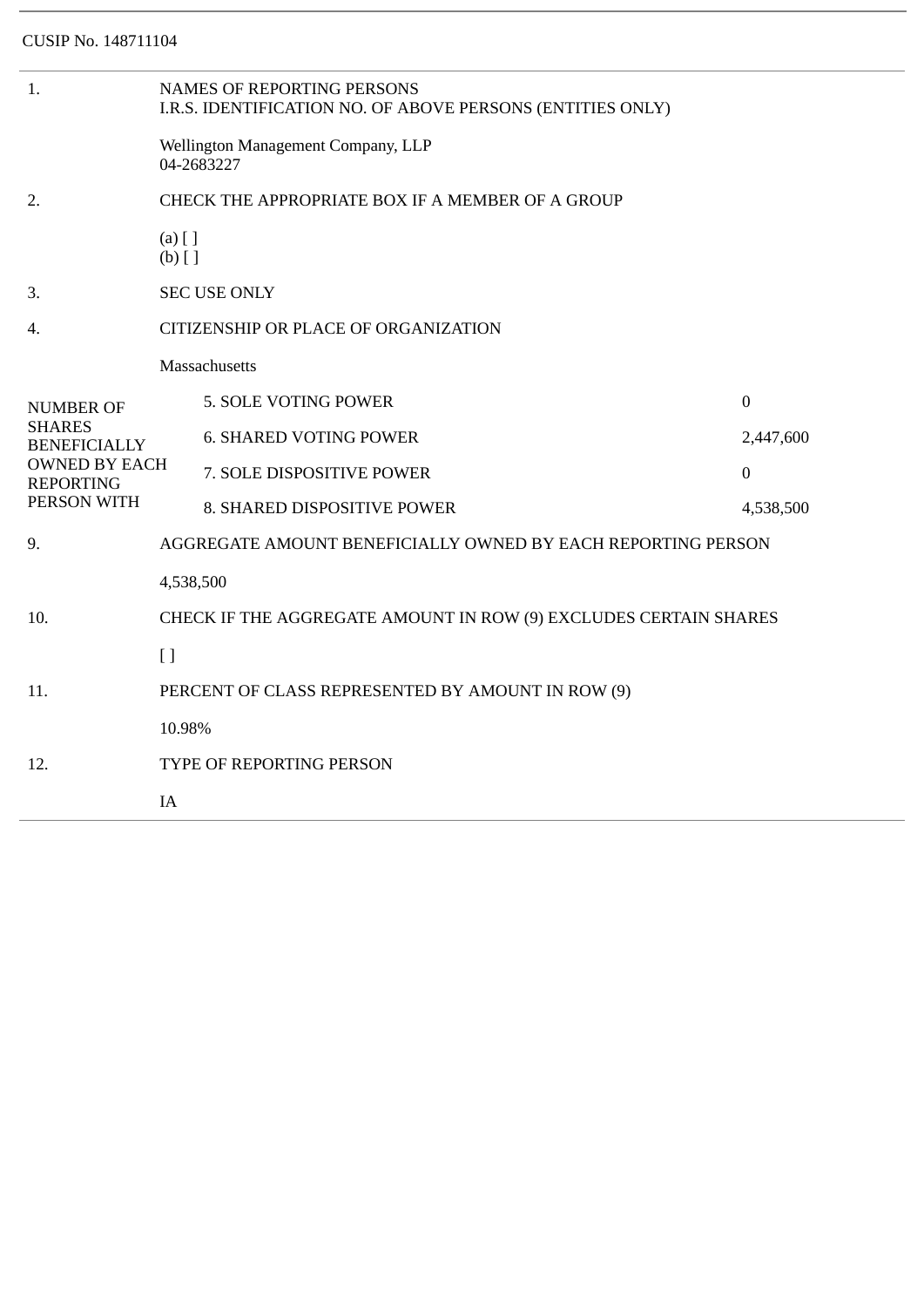#### **Item 1.**

- **(a) Name of Issuer** Casual Male Retail Group, Inc.
- **(b) Address of Issuer's Principal Executive Offices** 555 Turnpike Street Canton, MA 02021

#### **Item 2.**

- **(a) Name of Person Filing** Wellington Management Company, LLP (''Wellington Management'')
- **(b) Address of Principal Business Office or, if None, Residence** 75 State Street Boston, MA 02109
- **(c) Citizenship Massachusetts**
- **(d) Title of Class of Securities** Common Stock
- **(e) CUSIP Number** 148711104

# **Item 3. If This Statement is Filed Pursuant to Rule 13d-1(b), or 13d-2(b) or (c), Check Whether the Person Filing is a:**

- (a) [ ] Broker or dealer registered under Section 15 of the Act (15 U.S.C. 78o).
- (b)  $\begin{bmatrix} \end{bmatrix}$  Bank as defined in Section 3(a)(6) of the Act (15 U.S.C. 78c).
- (c)  $\left[ \ \right]$  Insurance Company as defined in Section 3(a)(19) of the Act (15 U.S.C. 78c).
- (d) [ ] Investment Company registered under Section 8 of the Investment Company Act of 1940 (15 U.S.C. 80a-8).
- (e)  $[X]$  An investment adviser in accordance with Rule 240.13d-1(b)(1)(ii)(E);
- (f)  $\lceil$  An employee benefit plan or endowment fund in accordance with Rule 240.13d-1(b)(1)(ii)(F);
- (g)  $[]$  A parent holding company or control person in accordance with Rule 240.13d-1(b)(1)(ii)(G);
- (h) [ ] A savings association as defined in Section 3(b) of the Federal Deposit Insurance Act (12 U.S.C. 1813);
- (i)  $\lceil \rceil$  A church plan that is excluded from the definition of an investment company under Section 3(c)(14) of the Investment Company Act of 1940 (15 U.S.C. 80a-3);
- (i)  $\lceil \cdot \rceil$  Group, in accordance with Rule 240.13d-1(b)(1)(ii)(J).

If this statement is filed pursuant to Rule  $13d-1(c)$ , check this box [ ]

# **Item 4. Ownership.**

Provide the following information regarding the aggregate number and percentage of the class of securities of the issuer identified in Item 1.

(a) Amount Beneficially Owned:

Wellington Management, in its capacity as investment adviser, may be deemed to beneficially own 4,538,500 shares of the Issuer which are held of record by clients of Wellington Management.

(b) Percent of Class:

10.98%

(c) Number of shares as to which such person has:

| exchip of Eivo Dovcont or Loss of Class |                                                              |           |  |  |  |
|-----------------------------------------|--------------------------------------------------------------|-----------|--|--|--|
|                                         | (iv) shared power to dispose or to direct the disposition of | 4,538,500 |  |  |  |
|                                         | (iii) sole power to dispose or to direct the disposition of  |           |  |  |  |
|                                         | (ii) shared power to vote or to direct the vote              | 2,447,600 |  |  |  |
| (i)                                     | sole power to vote or to direct the vote                     |           |  |  |  |

## **Item 5. Ownership of Five Percent or Less of Class.**

If this statement is being filed to report the fact that as of the date hereof the reporting person has ceased to be the